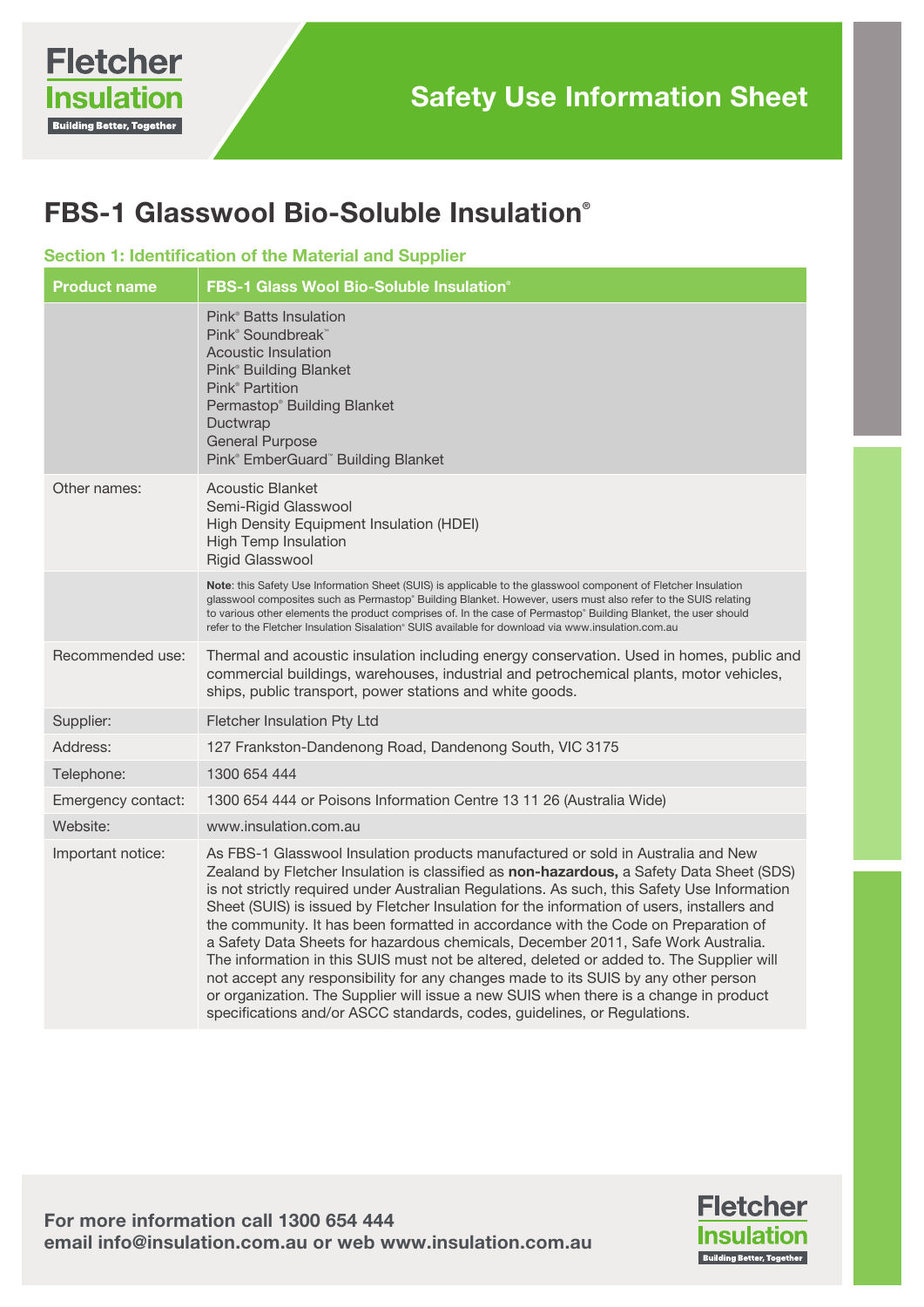#### Section 2: Hazards Identification

#### Non-hazardous substance/non-dangerous goods

Not classified as hazardous according to the criteria of Safe Work Australia.

## Section 3: Composition/Information on Ingredients

| Ingredient (common name)      | <b>Proportion</b> | <b>CAS Number</b> |
|-------------------------------|-------------------|-------------------|
| Fiberised bio-soluble glass   | >85%              |                   |
| Heat cured resin              | $< 15\%$          | $25104 - 55 - 6$  |
| Mineral oil (solvent refined) | < 2%              | 8012-95-1         |

Other properties: The fibres and particles are amorphous (non-crystalline). The resin and solvent refined mineral oils bind the fibres and particles together and minimise the release of dusts. The heat cured resin is stable and will remain intact for the life of the product under normal atmospheric conditions. Low Allergen content with the ability to moderate temperature changes.

## Section 4: First Aid Measures

| Inhalation: | If exposed to excessive levels of dust, leave area of dust exposure and remain<br>away until coughing and other symptoms subside. Other measures are usually not<br>necessary. Seek medical attention if symptoms persist.                                                                               |
|-------------|----------------------------------------------------------------------------------------------------------------------------------------------------------------------------------------------------------------------------------------------------------------------------------------------------------|
| Ingestion:  | Rinse mouth and drink water. Seek medical attention if symptoms occur.                                                                                                                                                                                                                                   |
| Skin:       | In case of skin contact rinse with cool water and then wash affected areas with<br>soap and warm water. Mechanical action of fibres on skin can cause itchiness.<br>A commercially available skin cream or lotion may be helpful to treat dry skin areas.<br>Seek medical attention if symptoms persist. |
| Eyes:       | Flush with copious amounts of water. if symptoms persist seek medical attention.                                                                                                                                                                                                                         |

## Section 5: Fire Fighting Measures

| Specific hazards:                       | Specific Hazards: Non-flammable. FBS-1 Glass Wool Bio-Soluble Insulation <sup>®</sup> is<br>non-flammable, but the plastic wrapping, resin binder, and some facings<br>(eg. vinyl tissue) may decompose, smoulder or burn in a fire or when heated above<br>300°C. FBS-1 Glass Wool Bio-Soluble Insulation° has a 0,0,0,0-1 fire rating when<br>subjected to early fire hazard tests in accordance with the Australian Standard<br>AS1530 Part 3-1999. As needed for surrounding fire conditions. |
|-----------------------------------------|---------------------------------------------------------------------------------------------------------------------------------------------------------------------------------------------------------------------------------------------------------------------------------------------------------------------------------------------------------------------------------------------------------------------------------------------------------------------------------------------------|
| Fire fighting<br>procedures:            | If product is present in a fire, toxic gases may be evolved. Evacuate area and contact<br>emergency services Remain upwind and notify those downwind of hazard. Wear full<br>protective equipment including Self Contained Breathing Apparatus (SCBA) when<br>combating fire.                                                                                                                                                                                                                     |
| Suitable<br>extinguishing<br>media:     | Carbon dioxide $(CO2)$ , water, water fog, foam and dry chemical.                                                                                                                                                                                                                                                                                                                                                                                                                                 |
| Hazardous<br>decomposition<br>products: | Resin binders and facings may decompose, smoulder or burn in fire situation or if<br>heated over 300°C.                                                                                                                                                                                                                                                                                                                                                                                           |
| Hazchem Code:                           | Not allocated.                                                                                                                                                                                                                                                                                                                                                                                                                                                                                    |

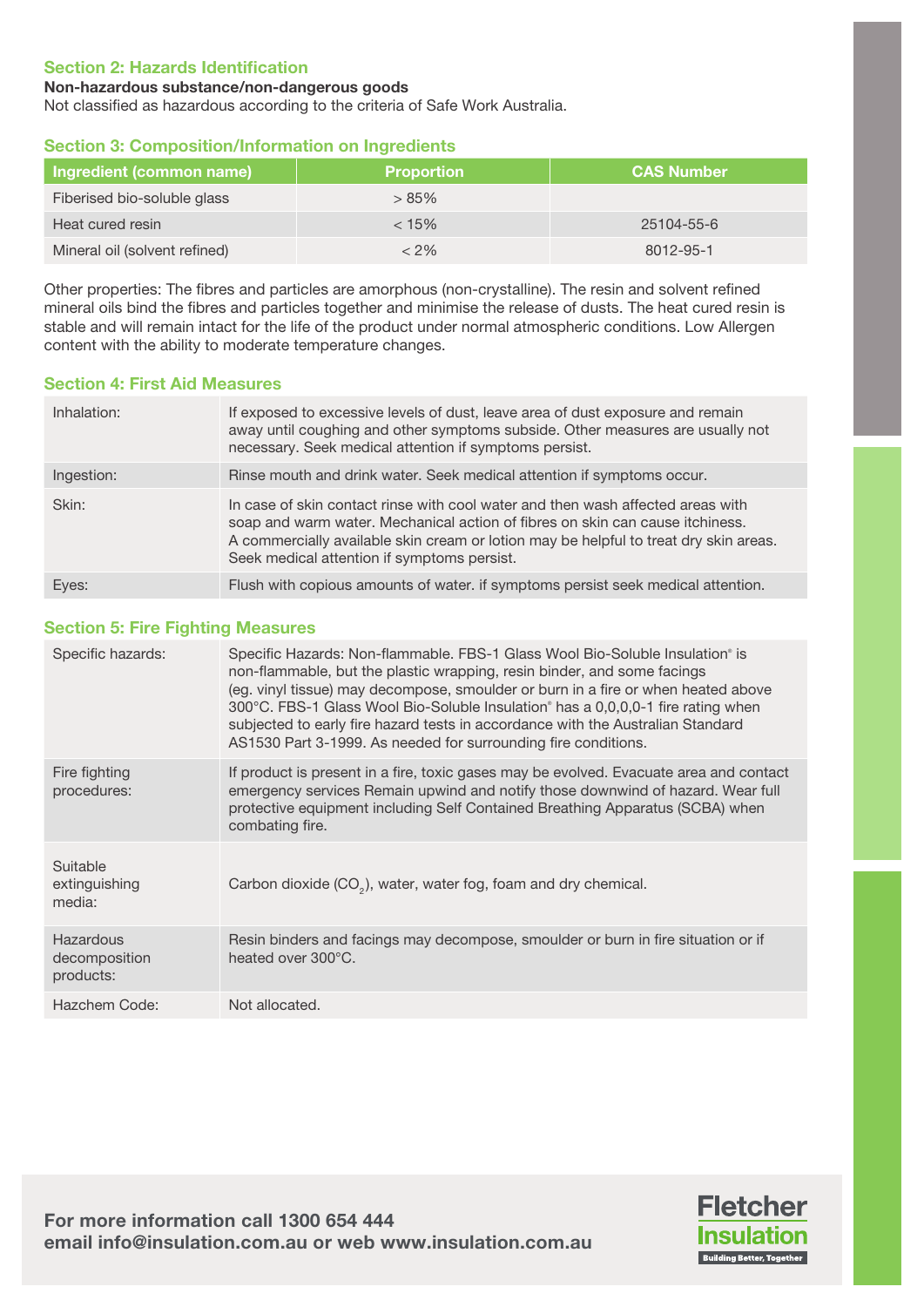### Section 6: Accidental Release Measures

| Containment and<br>clean up procedure: | If product is torn or loose, reseal and minimise fibre release. Personnel directly<br>involved in clean up should wear personal protective equipment as described in<br>section 8 to prevent skin and eye irritation. Clean area so as to avoid dispersion of any<br>irritant fibres using wet sweep methods or approved micro-filter equipped vacuum<br>cleaner. Reuse where possible or place in a sealable plastic bag for disposal according<br>to local authority guidelines. |
|----------------------------------------|------------------------------------------------------------------------------------------------------------------------------------------------------------------------------------------------------------------------------------------------------------------------------------------------------------------------------------------------------------------------------------------------------------------------------------------------------------------------------------|
|                                        |                                                                                                                                                                                                                                                                                                                                                                                                                                                                                    |

## Section 7: Handling and Storage

| Handling: | Handling, installing or removing the product may result in some dust and airborne<br>fibre; minimise eye or skin contact and inhalation during handling, installation and<br>removal. Observe good personal hygiene including washing hands before eating.<br>Remove protective equipment before entering eating areas. FBS-1 Glass Wool<br>Bio-Soluble Insulation <sup>®</sup> , once installed, does not release dust or fibres, and does not<br>cause any health effects. |
|-----------|------------------------------------------------------------------------------------------------------------------------------------------------------------------------------------------------------------------------------------------------------------------------------------------------------------------------------------------------------------------------------------------------------------------------------------------------------------------------------|
| Storage:  | Store in sealed container in cool, dry area, removed from foodstuffs. Ensure packages<br>are adequately labelled, protected from physical damage, and sealed when not in use.<br>Avoid packaging being stored under UV light (direct sunlight) for long periods.                                                                                                                                                                                                             |

# Section 8: Exposure Controls/Personal Protection

| <b>Exposure Standards</b><br>(Safe Work Australia): | Fletcher Insulation recommends keeping exposures to dust and other atmospheric<br>contaminants as low as is reasonably practicable. No specific Workplace Exposure<br>Standard (WES) applies to the dust or modified bonded fibre from FBS-1 Glasswool<br>Insulation products. FBS-1 Glasswool Insulation manufactured by ICANZ member<br>companies are of low biopersistence. Dust from these products is regarded as<br>nuisance dust, and the exposure standard for nuisance dusts of 10 mg/m <sup>3</sup> , measured<br>as inhalable dust (8-hour Time-Weighted Average (TWA)* should be applied.<br>In typical installation conditions or where work is being done on insulated premises,<br>a variety of dusts may be present. In any work area where almost all the airborne<br>material is fibrous FBS-1, then a Workplace Exposure Standard (WES) of 2mg/m <sup>3</sup><br>(inhalable dust) applies.<br>*An 8-hour time-weighted average (TWA) exposure is the average airborne concentration measured over an<br>eight-hour working day and a 5-day working week, over an entire working life. According to current knowledge,<br>this concentration should not impair the health or cause undue discomfort to nearly all workers. |
|-----------------------------------------------------|----------------------------------------------------------------------------------------------------------------------------------------------------------------------------------------------------------------------------------------------------------------------------------------------------------------------------------------------------------------------------------------------------------------------------------------------------------------------------------------------------------------------------------------------------------------------------------------------------------------------------------------------------------------------------------------------------------------------------------------------------------------------------------------------------------------------------------------------------------------------------------------------------------------------------------------------------------------------------------------------------------------------------------------------------------------------------------------------------------------------------------------------------------------------------------------------------------------------------------------------|
| Engineering controls:                               | Local exhaust ventilation is recommended when dusts can be released in excess of<br>established airborne exposure limits. If cutting or trimming with power equipment,<br>dust collectors and local ventilation should be used. Keep work area clean of dust and<br>fibres by using an industrial vacuum cleaner with high efficiency filter or wetting down<br>area with water. Never use compressed air and avoid dry sweeping.                                                                                                                                                                                                                                                                                                                                                                                                                                                                                                                                                                                                                                                                                                                                                                                                            |
| Personal protection                                 |                                                                                                                                                                                                                                                                                                                                                                                                                                                                                                                                                                                                                                                                                                                                                                                                                                                                                                                                                                                                                                                                                                                                                                                                                                              |
| Respiratory protection:                             | Wear an approved dust respirator in poorly ventilated areas where local exhaust is<br>not feasible, if TLV is exceeded, and/or when dusty conditions exist. See Australian<br>Standards AS/NZS 1715 and 1716 for more information.                                                                                                                                                                                                                                                                                                                                                                                                                                                                                                                                                                                                                                                                                                                                                                                                                                                                                                                                                                                                           |
| Eye protection:                                     | Wear safety glasses with side shields or goggles to avoid eye irritation. See Australian<br>Standards AS 1336 and AS/NZS 1337 for more information.                                                                                                                                                                                                                                                                                                                                                                                                                                                                                                                                                                                                                                                                                                                                                                                                                                                                                                                                                                                                                                                                                          |
| Skin protection:                                    | Direct skin contact can be minimised by wearing long sleeved shirts and long trousers,<br>a cap or hat, and standard duty gloves. See Australian Standards AS2161 and 2919<br>and AS/NZS 2210 for more information.                                                                                                                                                                                                                                                                                                                                                                                                                                                                                                                                                                                                                                                                                                                                                                                                                                                                                                                                                                                                                          |
| <b>Hygiene Practices:</b>                           | Food, beverages and tobacco products should not be stored or consumed where<br>this material is in use. Always wash hands before smoking, eating, drinking or using<br>the toilet. Work clothes should be washed regularly and separately from other clothes<br>before storage or re-use. Provide eyewash fountains and safety showers in close<br>proximity to points of potential exposure.                                                                                                                                                                                                                                                                                                                                                                                                                                                                                                                                                                                                                                                                                                                                                                                                                                                |

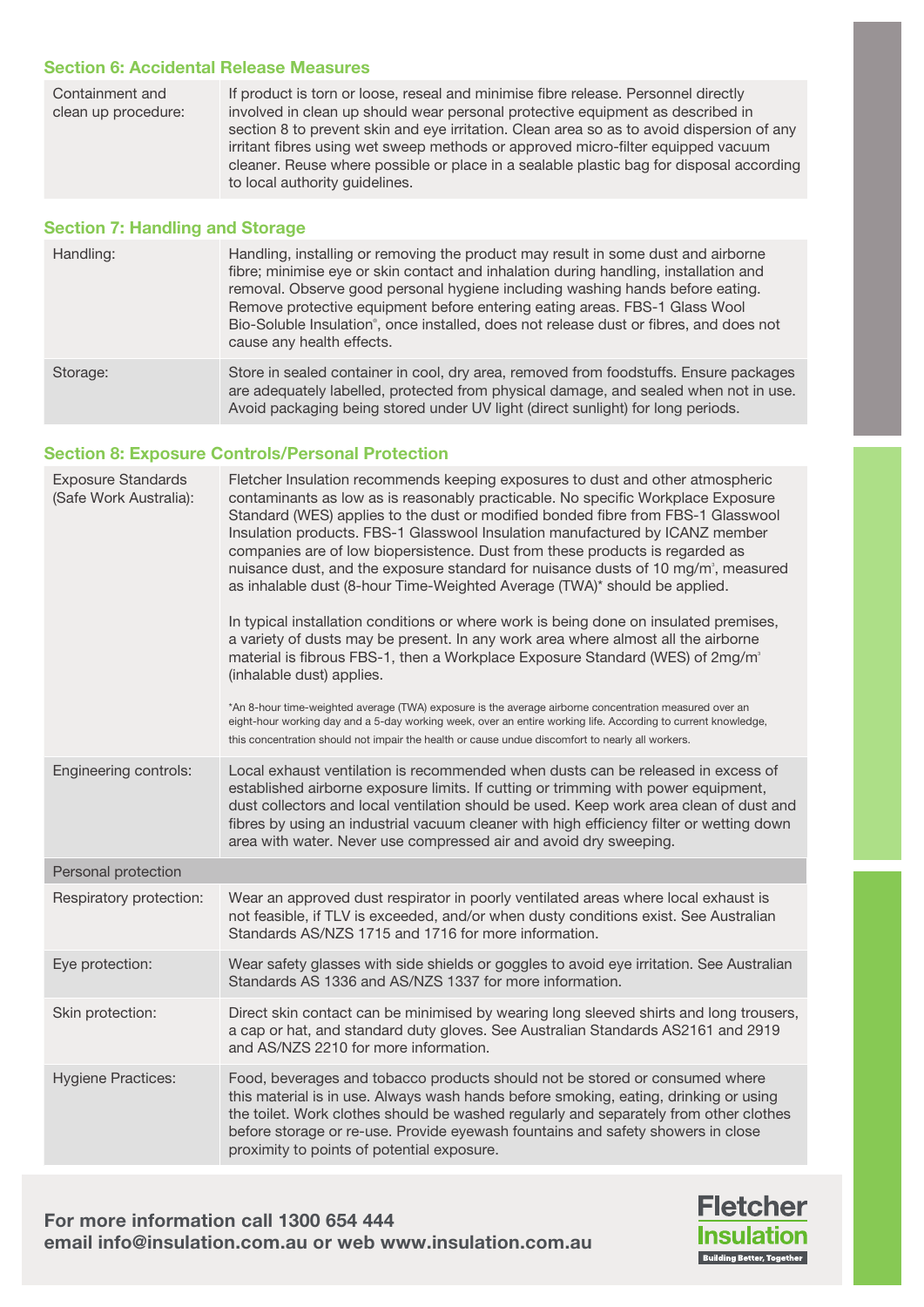#### Section 9: Physical and Chemical Properties

| Appearance:                 | A matt of pink fibrous material resembling wool. It is supplied in<br>different shapes and sizes, packaged in plastic or cardboard boxes.<br>It may be rigid or flexible; and facings such as aluminium foil, vinyl,<br>and synthetic tissues applied to meet specific purposes. |
|-----------------------------|----------------------------------------------------------------------------------------------------------------------------------------------------------------------------------------------------------------------------------------------------------------------------------|
| Physical properties:        | Batt or roll of mineral fibres                                                                                                                                                                                                                                                   |
| Odour:                      | Slight amine odour                                                                                                                                                                                                                                                               |
| Melting range:              | $>704^{\circ}$ C                                                                                                                                                                                                                                                                 |
| Boiling range:              | Not applicable                                                                                                                                                                                                                                                                   |
| Decomposition temperature:  | $>300^{\circ}$ C                                                                                                                                                                                                                                                                 |
| Volatile Component (% vol): | $< 1\%$                                                                                                                                                                                                                                                                          |
| Solubility in Water (g/L):  | Insoluble                                                                                                                                                                                                                                                                        |
| pH (as supplied)            | Not applicable                                                                                                                                                                                                                                                                   |

#### Section 10: Stability and Reactivity

| Chemical stability:               | No reported incompatibilities, however resin binders may be attacked<br>by acidic, alkaline or solvent based substances. The cured resin is<br>stable and will remain intact for the life of the product under normal<br>atmospheric conditions. |
|-----------------------------------|--------------------------------------------------------------------------------------------------------------------------------------------------------------------------------------------------------------------------------------------------|
| Hazardous decomposition products: | None known                                                                                                                                                                                                                                       |
| Hazardous polymerisation:         | None known                                                                                                                                                                                                                                       |
| Conditions to avoid:              | Physical damage                                                                                                                                                                                                                                  |

#### Section 11: Toxicological Information

| Acute<br>health<br>effects:   | Products used in high temperature applications (above 177°C, may release gases (CO <sub>2</sub> ,<br>formaldehyde, amines) from the resin bonding which are irritating to the eyes, nose and throat<br>during initial heat-up. in confined or poorly ventilated areas, use air supplied respirators during the<br>first heat-up cycle.                                                                                                           |
|-------------------------------|--------------------------------------------------------------------------------------------------------------------------------------------------------------------------------------------------------------------------------------------------------------------------------------------------------------------------------------------------------------------------------------------------------------------------------------------------|
| Inhalation:                   | The dust may cause discomfort of the nose, throat and respiratory tract, especially in those<br>suffering from upper respiratory or chest complaints such as hay fever asthma or bronchitis.                                                                                                                                                                                                                                                     |
| Ingestion:                    | Unlikely under normal conditions of use, but would result in irritation of the lips,<br>mouth and stomach.                                                                                                                                                                                                                                                                                                                                       |
| Eye:                          | FBS-1 Glass Wool Bio-Soluble Insulation <sup>®</sup> dust is a mechanical irritant, if it gets into the eyes may<br>cause eye discomfort resulting in watering and redness.                                                                                                                                                                                                                                                                      |
| Skin:                         | Handling FBS-1 Glass Wool Bio-Soluble Insulation® and its dust may irritate the skin resulting in<br>itching and occasionally a red rash. The rash is not allergic and usually disappears quickly.                                                                                                                                                                                                                                               |
| Chronic<br>health<br>effects: | There are no known long term health effects. FBS-1 Glass Wool Bio-Soluble Insulation® fibres<br>have been shown to be bio-soluble, which means that any fibres inhaled into the lungs dissolve<br>in body fluids and are then cleared from the lungs. Safe Work Australia (formerly ASCC/NOHSC)<br>and international authorities do not classify mineral wool fibres with high bio-solubility as<br>carcinogenic or capable of causing fibrosis. |

#### Section 12: Ecological Information

Ecotoxicity: Neither the raw materials nor the finished product contain any ozone depleting chemicals. This product is not classified as a hazardous air pollutant. FBS-1 Glass Wool Bio-Soluble Insulation® is bio-soluble and in most ecosystems it would be expected to solubilize over a period of weeks to months. Binder-coated glasswool is hydrophobic, therefore, no adverse environmental effects would be expected if this product were accidentally released in the water or soil. No harm to fish or wildlife would be caused by this product.

Mobility: No information available